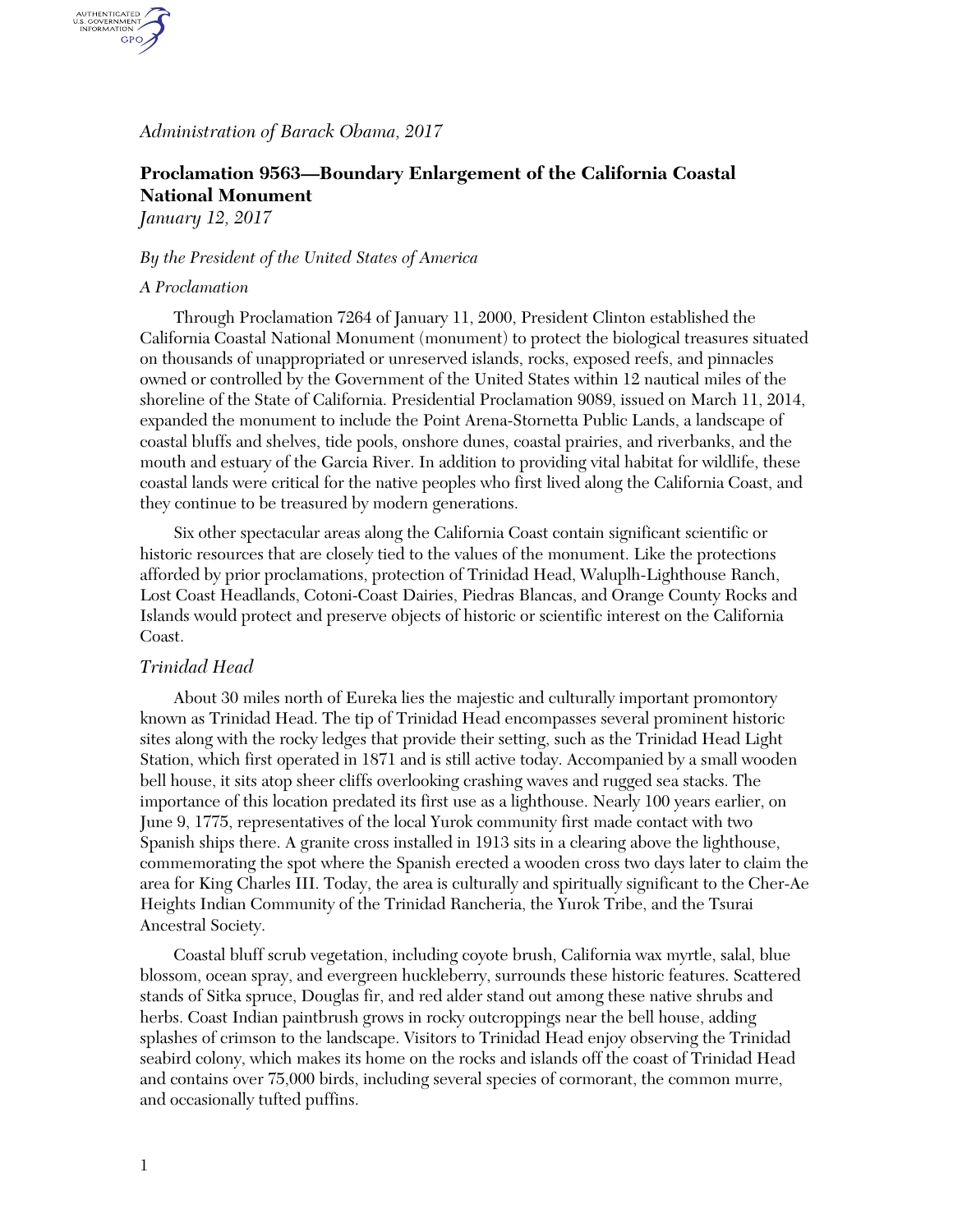## *Waluplh-Lighthouse Ranch*

Perched on the edge of Table Bluff, 12 miles south of Eureka, Waluplh-Lighthouse Ranch has spectacular panoramic views of the Pacific Ocean, Eel River Delta, and the south spit of Humboldt Bay. In addition to outstanding scenery, visitors to Waluplh-Lighthouse Ranch can view migratory raptors, songbirds, and the endangered marbled murrelet.

Waluplh-Lighthouse Ranch is part of the ancestral home and current cultural traditions of the Wiyot Tribe, who gave it the name Waluplh. With its expansive views, the area served as a lookout point for the Tribe, as well as a crossroads for trails connecting inland areas with Humboldt Bay to the north and the bottomlands surrounding the mouth of the Eel River to the south. Beginning in the late 1800s, Waluplh-Lighthouse Ranch was developed as a Coast Guard facility, and during World War II, it served as a coastal lookout post and the base for a mounted beach patrol. There are no longer any buildings on the property, so visitors now enjoy its panoramic views surrounded by open space.

#### *Lost Coast Headlands*

Thirteen miles south of Waluplh-Lighthouse Ranch, the Lost Coast Headlands present a majestic coastline, encompassing rolling hills and dramatically eroding bluffs, punctuated by freshwater creeks, ponds, and pockets of forests. Underlying the Lost Coast Headlands are layers of highly erodible sedimentary rock known as the Wildcat Group. This geology has weathered over the years, leading to deeply carved and incised bluffs along the beach made up of multi-hued layers of gray clay, golden sandstone, and brown siltstone. The eroding of the bluffs over time exposes fossils of scallops, clams, and snails, providing a glimpse of the marine fauna that lived in the area during the Pleistocene Epoch 2.6 million to 11,700 years ago.

Coastal scrub vegetation and open grasslands blanket the area's rolling hills. Coyote brush and California blackberry dominate, and in the grasslands, small patches of native Pacific reed grass meadow remain. Pockets of Douglas fir, Sitka spruce, and grand fir shadow the eroded draws. These diverse habitats support an array of wildlife species, including black‐tailed deer, bobcat, brush rabbit, and Douglas squirrel. While more elusive, gray fox, coyote, and mountain lion also pass through the area, and a careful observer may notice signs of their presence. A variety of small birds dart about its grasslands and scrub, while raptors such as American kestrels, northern harriers, peregrine falcons, and Cooper's hawks scan for prey overhead. Quiet visitors may hear hairy woodpeckers in the forested draws. Foraging shorebirds and gulls, along with the occasional harbor seal, can be observed on the narrow beaches.

Buffered by red alder and willow, Guthrie and Fleener creeks wind their way through the Lost Coast Headlands on their way to the sea. Both perennial streams provide habitat for three-spined stickleback, a small native fish. Sculpin, Pacific lamprey, and the threatened Northern California steelhead have also been observed in Guthrie Creek, and both creeks are potential habitat for the threatened coho salmon. During the summer, the mouth of Guthrie Creek widens into a lagoon that can provide shelter for estuary-dependent fish and invertebrates. The area also features three small, freshwater ponds that provide habitat for the threatened California red-legged frog and a variety of waterfowl, including green-winged teals.

While few signs of it remain, the northernmost point of the Lost Coast Headlands was once the site of the Centerville Beach Naval Facility, established in 1958 to monitor Soviet submarines during the Cold War. For more than 100 years, several families who settled nearby grazed livestock in the area.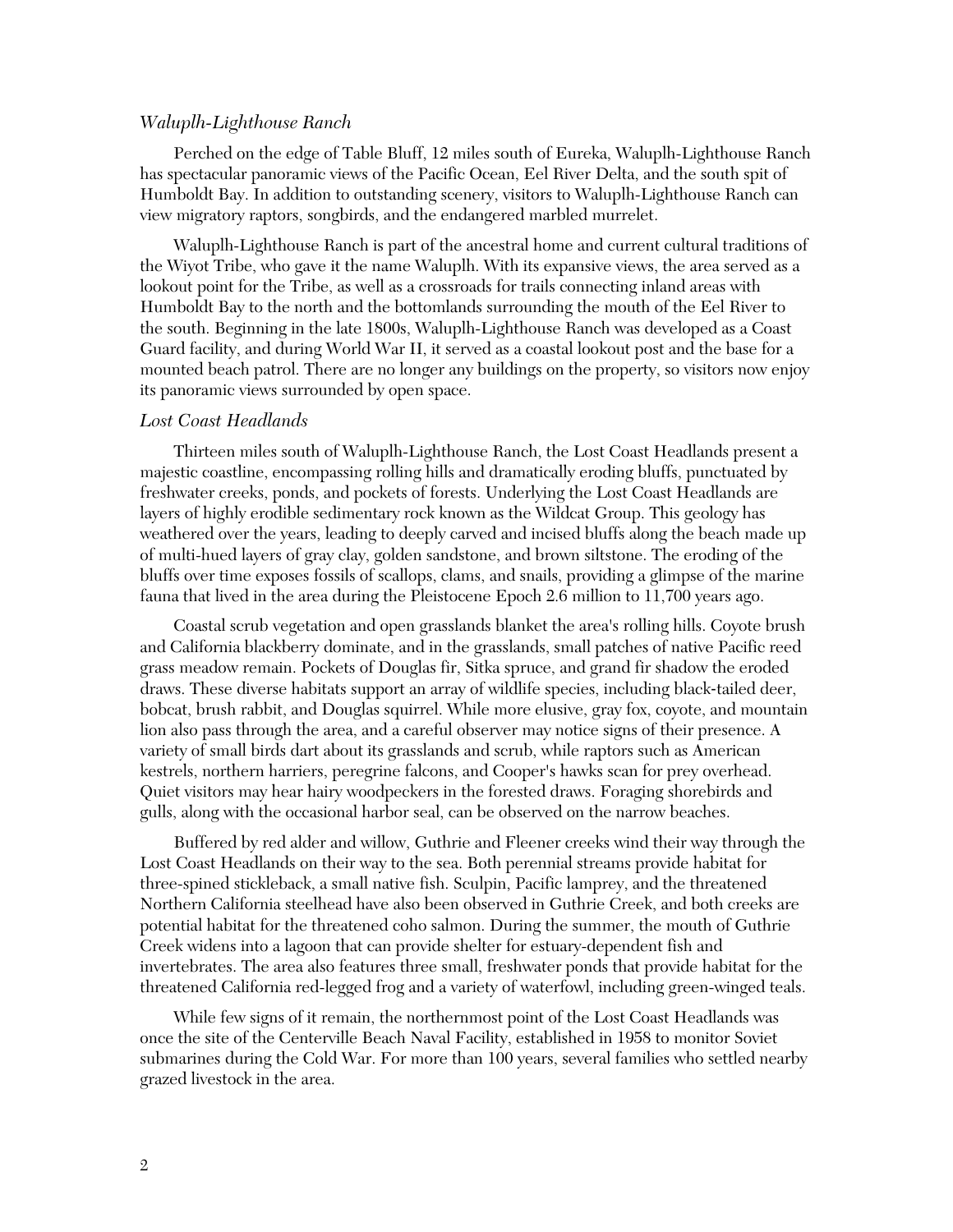### *Cotoni-Coast Dairies*

Near Davenport in Santa Cruz County, Cotoni-Coast Dairies extends from the steep slopes of the Santa Cruz Mountains to the marine coastal terraces overlooking the Pacific Ocean. Sitting atop the soft Santa Cruz Mudstone Formation and the hard, silica-rich Monterey Formation, the area's bedrock supports a diversity of soils and vegetation that have sustained wildlife and people alike for millennia.

Dating back at least 10,000 years, an ancestral group known to archaeologists as the Costanoan or Coastal People (also called the Ohlone) lived in this region, and the Cotoni, a tribelet of this group, lived in the Cotoni-Coast Dairies area. Lithic scatter sites and shell middens demonstrate that inhabitants moved between the coastal ecological zones and upland environments, making use of the landscape's diverse resources. Europeans first made contact with the Cotoni in the 1600s and 1700s. Most of the Costanoan people were converted to Christianity, many forcibly, during California's Mission period in the late 1700s and 1800s, and by the early 1900s, much of the ancient cultural heritage of the Coastal People was left only to memory.

Six perennial streams form the heart of Cotoni-Coast Dairies' ecosystem, flowing from the coastal mountains down to the Pacific Ocean. Molino Creek, Ferrari Creek, San Vicente Creek, Liddell Creek, Yellow Bank Creek, and Laguna Creek have each carved steep canyons on their path to the sea. Vibrant riparian areas follow along the six stream corridors, with red alder and arroyo willow forests dominating the vegetative community. A seventh stream, Scott Creek, flows along a small portion of the area's northern boundary. Most of the area's wetlands can be found within these riparian corridors, though others exist in meadows and floodplains.

Beyond supporting riparian and wetland communities, Cotoni-Coast Dairies' waterways provide important habitat for anadromous and freshwater fish. All of the streams are thought to have historically supported salmon populations. Today, the threatened steelhead and coho salmon can be found on spawning runs in San Vicente Creek, while steelhead are also found in Liddell Creek and Laguna Creek. The endangered tidewater goby may also be found in the tidally influenced portion of Laguna Creek. The threatened California red-legged frog uses many of the waterways and water sources here, along with a wide range of other amphibians and reptiles.

Grasslands, scrublands, woodlands, and forests surround the riparian corridors in Cotoni-Coast Dairies. Purple needlegrass and other native species, such as California oatgrass and blue wildrye, characterize the coastal prairie grassland community. The intermixed wildflowers in the community provide visitors a colorful display in the spring and early summer. Occasional freshwater seeps amid the grasslands support sedges, California buttercup, brown-headed rush, and other species.

California sagebrush and coyote brush scrub communities blanket the area's bluffs and hillside slopes. Native trees, including Douglas fir and coast live oak, dominate forests, which also include stands of coastal trees such as madrone, California bay, Monterey pine, and knobcone pine. Visitors are drawn to stands of coast redwood, which thrive on the north-facing slopes in some watersheds, accompanied by redwood sorrel, elk clover, and other understory species.

The diversity of the uplands vegetation in Cotoni-Coast Dairies supports a rich wildlife community including a vast and varied mammalian population. Among the many species inhabiting Cotoni-Coast Dairies are California voles, dusky-footed woodrats, black-tailed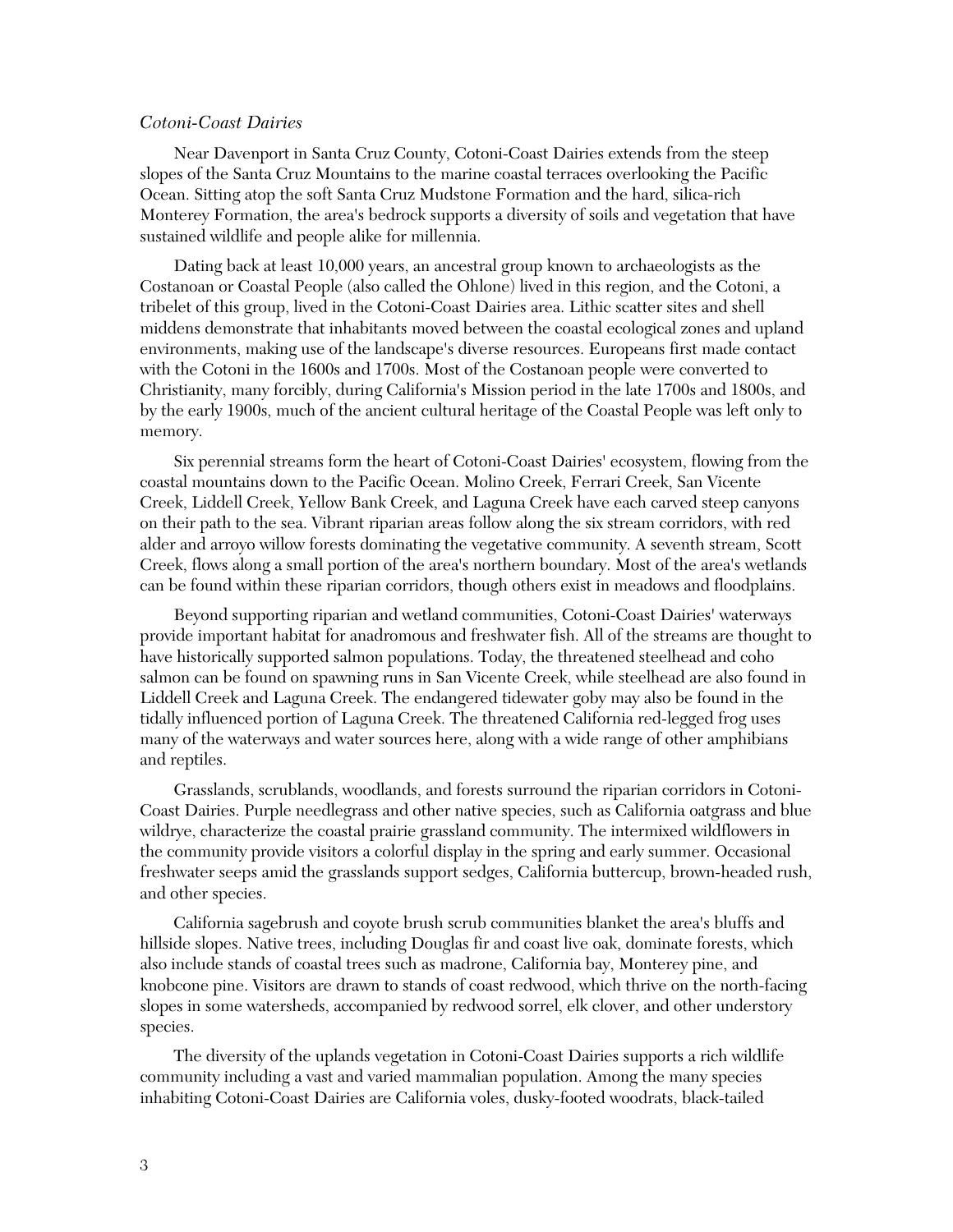jackrabbits, mule deer, and gray fox. Evidence also suggests that both bobcats and mountain lions hunt here.

Visitors to Cotoni-Coast Dairies may be able to catch a glimpse of a variety of avian species, including black swifts, orange crowned warblers, American kestrels, Cooper's hawks, white-tailed kites, and peregrine falcons. In the riparian areas, one may encounter Wilson's warblers, downy woodpeckers, and tree swallows, among others. Various bat species, including the Townsend's big-eared bat, can be seen darting overhead at dusk.

# *Piedras Blancas*

Only 40 miles north of San Luis Obispo, the large white coastal rocks for which Piedras Blancas was named have served as a landmark for centuries to explorers and traders along the central coast of California. Sitting at a cultural interface between Northern Chumash and Playanos Salinan peoples, Piedras Blancas was and still remains important to Native Americans. The human history of the area stretches back at least 3,000 years, and archaeologists have found stone tools, debris from tool knapping, discrete quarrying locations, and shell midden deposits that help tell that history. Native peoples largely used the area as a source of raw stone and for the manufacture of stone tools.

In 1542, the Spanish explorer Juan Rodriquez Cabrillo noted the value of this area as a maritime guidepost, and the land he sighted from his ship was later claimed by the Spanish, followed by the Governor of Mexico, and subsequently became part of the United States. A lighthouse built in the 1870s still stands today, albeit without the three upper levels that were removed after being damaged by an earthquake in 1948. The lighthouse, with its ornate brick and cast-iron structure, is listed in the National Register of Historic Places along with its surrounding buildings, such as the 1906 fog-signal and oil house. Visitors to Piedras Blancas today are treated to unmatched scenic vistas of the rugged mountain peaks of the Santa Lucia Range and the deep blue waters of the Pacific Ocean. Dramatic geologic features, such as the namesake white rocks, along with the area's characteristic fog, contribute to a dynamic visual landscape.

The bedrock in the area consists of both sedimentary and volcanic rocks of the Franciscan Formation. This Formation represents Jurassic age material from the Pacific Plate that scraped off and attached to the continental margin of North America. Atop the bedrock lie Monterey Formation rocks, topped with marine terrace deposits. Rain percolates through the rock surface and sub-surface and emerges dramatically as ephemeral springs from cliff faces.

California sea lions, harbor seals, and northern elephant seals all spend time on the shores and within the waters of this area. Visitors may observe colonies of massive elephant seals loafing in the sun at Piedras Blancas, where females can be seen nursing their pups, and males occasionally battle for dominance. For decades, scientists have used this land to conduct annual censuses of the threatened southern sea otter and other marine mammals. From the mainland of Piedras Blancas, visitors can also be treated to regular visits by migrating gray and humpback whales, and occasionally blue, minke, and killer whales as well, in addition to bottlenose dolphins.

Marine birds perched on or soaring over the Piedras Blancas rocks include Brandt's cormorants, black oystercatchers, peregrine falcons, and brown pelicans. In a remarkable spring display, Pacific loons can be seen migrating offshore of Piedras Blancas by the tens of thousands. In the rocky intertidal zone found along these shores, scientists have documented mussels, ochre starfish, barnacles, sea anemones, and black and red abalones.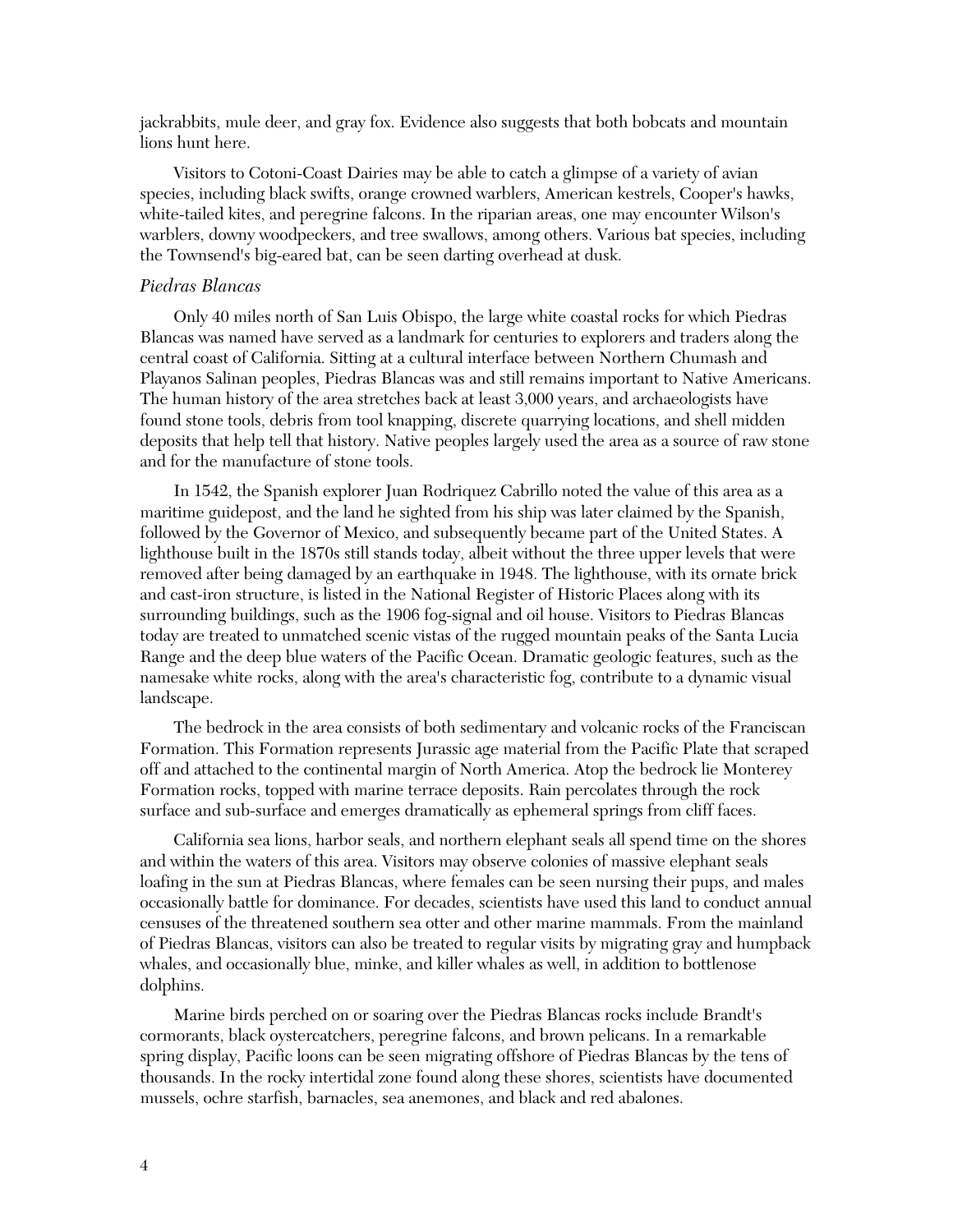The lighthouse's windswept onshore point is also a sanctuary for plants and wildlife. Over 70 types of native plants, including members from the agave, cashew, sunflower, carnation, morning glory, gourd, iris, and poppy families, establish a foothold in the fine sand and fine sandy loam soils. Together this diversity of vegetation can be characterized as northern coastal bluff scrub. If visitors time their visit, they will be treated to a dazzling array of blooms from species such as seaside poppy, seaside daisy, coastal bush lupine, hedge nettle, dune buckwheat, and compact cobwebby thistle. This native vegetation supports many wildlife species, including brush rabbits, California voles, dusky-footed woodrats, and bobcats. Blackbellied slender salamanders, threatened red-legged frogs, western terrestrial garter snakes, and other reptiles and amphibians thrive in the Piedras Blancas area.

## *Orange County Rocks and Islands*

This area consists of a series of offshore rocks, pinnacles, exposed reefs, and small islands off the Orange County coastline, where visitors onshore are treated to dramatic crashing waves, unique geology, and an abundance of marine-dependent wildlife. These rocks and islands lie within the current monument boundary but were not previously reserved as part of the monument. These offshore rocks, many in pocket coves, contribute to the rugged beauty of the Orange County coastline and themselves include objects of scientific and historic interest. The features also provide important connectivity from south to north for shore birds and sea birds, as well as for California sea lions and harbor seals.

Cormorants, brown pelicans, gulls, and a variety of other shore birds and sea birds can be seen roosting, resting, and feeding on the jagged rocks and small islands. These rocks and islands are also haul-out areas for marine mammals, including California sea lions, harbor seals, and the occasional northern elephant seal.

Rich in vital nutrients, this offshore zone of swirling currents supports a variety of habitats and organisms. The tide pools around these rocks and islands are home to a diversity of hardy intertidal seaweeds and animal species uniquely adapted for survival within the alternating and equally harsh environs of pounding surf and baking sun.

The protection of Trinidad Head, Waluplh-Lighthouse Ranch, Lost Coast Headlands, Cotoni-Coast Dairies, Piedras Blancas, and Orange County Rocks and Islands as part of the California Coastal National Monument will preserve their cultural, prehistoric, and historic legacy and maintain their diverse array of natural and scientific resources, ensuring that the historic and scientific value of these areas, and their numerous objects of historic or scientific interest, remain for the benefit of all Americans.

*Whereas,* section 320301 of title 54, United States Code (known as the "Antiquities Act"), authorizes the President, in his discretion, to declare by public proclamation historic landmarks, historic and prehistoric structures, and other objects of historic or scientific interest that are situated upon the lands owned or controlled by the Federal Government to be national monuments, and to reserve as a part thereof parcels of land, the limits of which in all cases shall be confined to the smallest area compatible with the proper care and management of the objects to be protected;

*Whereas,* it is in the public interest to preserve the objects of scientific and historic interest on the public lands of Trinidad Head, Waluplh-Lighthouse Ranch, Lost Coast Headlands, Cotoni-Coast Dairies, Piedras Blancas, and Orange County Rocks and Islands;

*Now, Therefore, I, Barack Obama,* President of the United States of America, by the authority vested in me by section 320301 of title 54, United States Code, hereby proclaim the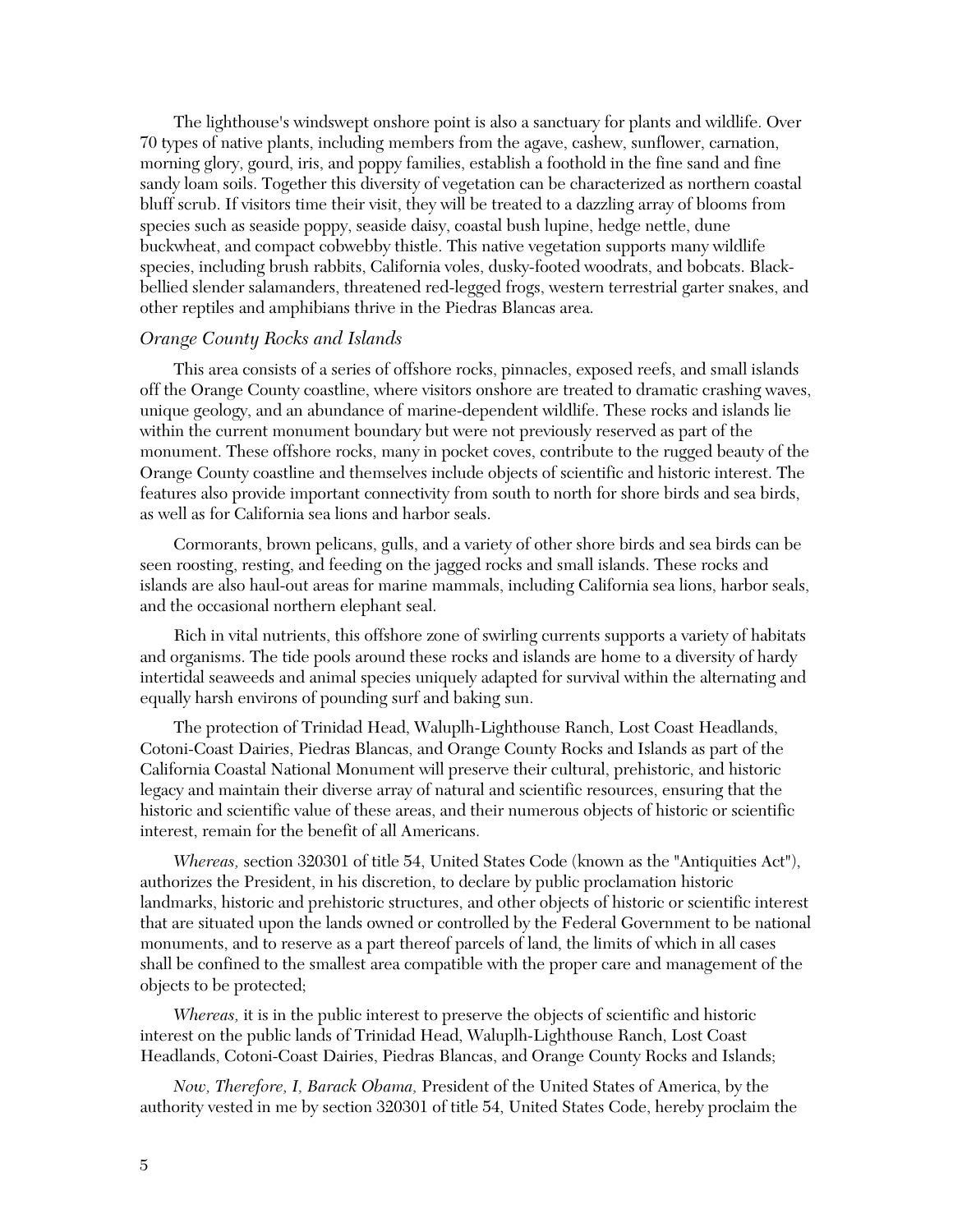objects identified above that are situated upon lands and interests in lands owned or controlled by the Federal Government to be part of the California Coastal National Monument and, for the purpose of protecting those objects, reserve as part thereof all lands and interests in lands owned or controlled by the Federal Government within the boundaries described on the accompanying maps, which are attached hereto and form a part of this proclamation. The Orange County Rocks and Islands shall be managed as part of the original offshore area of the monument, and the remainder of the lands shall be known as the Trinidad Head, Waluplh-Lighthouse Ranch, Lost Coast Headlands, Cotoni-Coast Dairies, and Piedras Blancas units of the monument, respectively. These reserved Federal lands and interests in lands encompass approximately 6,230 acres. The boundaries described on the accompanying maps are confined to the smallest area compatible with the proper care and management of the objects to be protected.

All Federal lands and interests in lands within the boundaries described on the accompanying maps are hereby appropriated and withdrawn from all forms of entry, location, selection, sale, or other disposition under the public land laws, from location, entry, and patent under the mining laws, and from disposition under all laws relating to mineral and geothermal leasing, other than by exchange that furthers the protective purposes of the monument.

The enlargement of the boundary is subject to valid existing rights. If the Federal Government subsequently acquires any lands or interests in lands not owned or controlled by the Federal Government within the boundaries described on the accompanying maps, such lands and interests in lands shall be reserved as a part of the monument, and objects identified above that are situated upon those lands and interests in lands shall be part of the monument, upon acquisition of ownership or control by the Federal Government.

The Secretary of the Interior (Secretary) shall manage the area being added to the monument through the Bureau of Land Management (BLM) as a unit of the National Landscape Conservation System, pursuant to applicable legal authorities, to protect the objects identified above.

The Cotoni-Coast Dairies unit of the monument shall become available for public access upon completion of a management plan by the BLM, consistent with the care and management of the objects identified above.

Consistent with the care and management of the objects identified above, and except for emergency or authorized administrative purposes, motorized vehicle use in areas being added to the monument shall be permitted only on designated roads, and non-motorized mechanized vehicle use shall be permitted only on designated roads and trails.

Nothing in this proclamation shall be construed to interfere with the operation or maintenance, or the replacement or modification within the existing authorization boundary, of existing weather station, navigation, transportation, utility, pipeline, or telecommunications facilities located on the lands added to the monument in a manner consistent with the care and management of the objects to be protected. Other rights-of-way shall be authorized only if they are necessary for the care and management of the objects to be protected.

Nothing in this proclamation shall be deemed to enlarge or diminish the rights or jurisdiction of any Indian tribe. The Secretary shall, to the maximum extent permitted by law and in consultation with Indian tribes, ensure the protection of Indian sacred sites and traditional cultural properties in the monument and provide access by members of Indian tribes for traditional cultural and customary uses, consistent with the American Indian